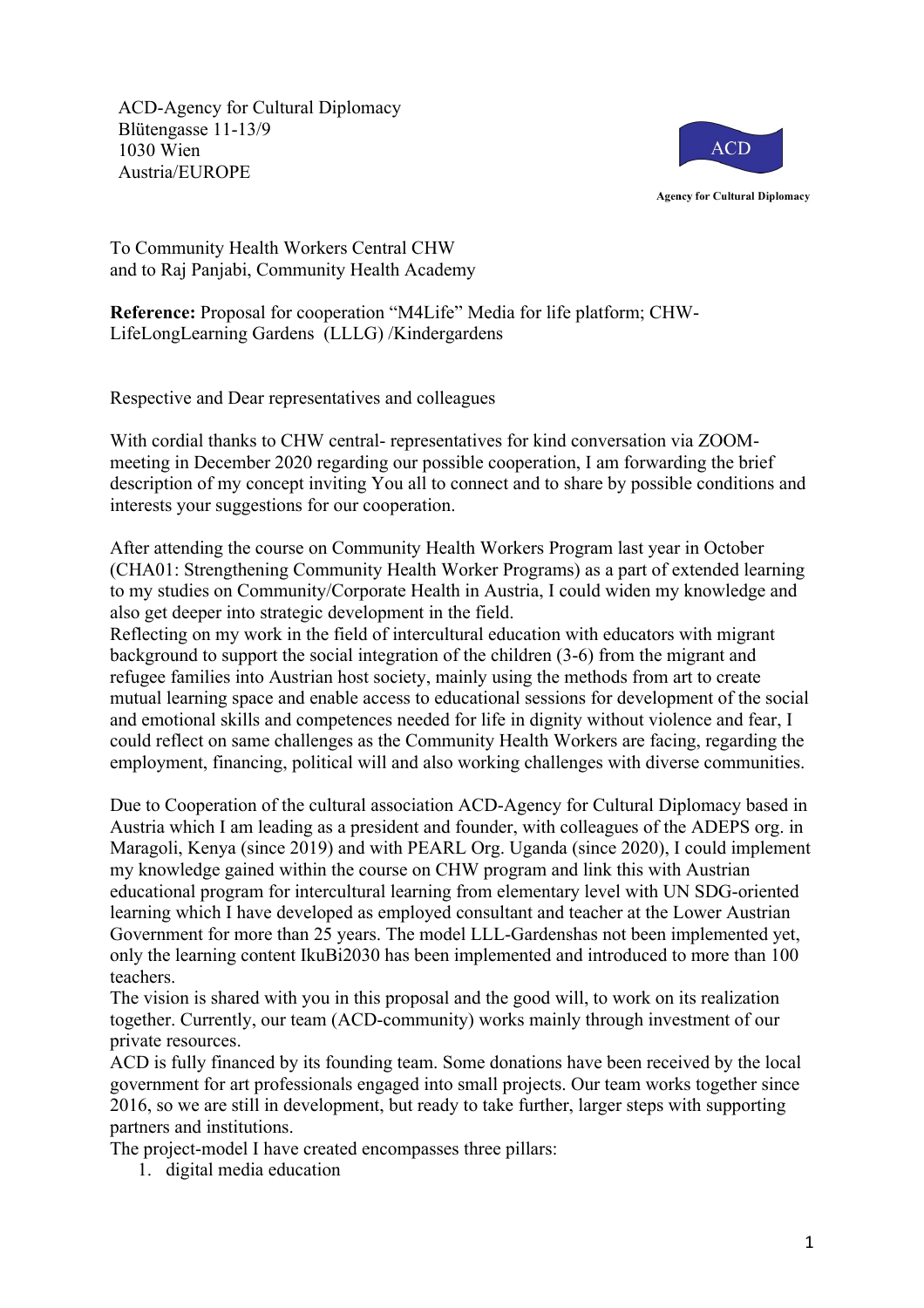- 2. development of LifeLongLearningGardens (such as cross-generational regional kindergardens) in which also regional community Health Workers will work together with Families and communities
- 3. cross-sectoral, international cooperations with international Agencies such as Austrian ADA, IRC, UN Women, etc.

Such model can bring benefits for all participating individuals, organisations and communities, as it allows inclusive, participative, cross-generational engagement, adaptation of existent resources for growth, cooperation with art professionals and designers for development of the creative solutions toward life quality improvement a.o. benefits

## **"MediaArtEducationHealth now-and -beyond: e-LLLGardens 2030, 2050 …**

# **Objective**

The objective of the project M4life: learning spaces is to strengthen the community health worker (CHW) program by providing a model for development of the coherent, structured and standardized training, supervision and motivation package so as to enhance their local/regional performance through cross-sectoral educational partnerships with media (radio, podcast, social media)

# **Targeting issues:**

1.SDG8,10: Community Health Workers: employment opportunities v. voluntarism; 2.SDG 3,4,17: Regional communities are not all well connected with CHW in their region; 3. SDG4,5,10: Girls/Women education needs to be encouraged and improved (SDG4,5) 4. SDG17, 10: International Agencies and Organizations can invest their financial resources more efficiently by investing into cross-sectoral cooperation with CHW and create circular economy together with regional governments.

## **Aim:**

- **1. Improvement of working opportunities of the CHW through strategic regional and international partnerships with institutions and professionals from Education (ECD), Arts, Creative Industries and Media**
- **2. Improvement of the living and health conditions of communities**
- **3. Improvement of the gender-specific issues, such as girl education, women employment, violence prevention**
- **4. Sustainable Development of program, scaling up at the global scale, eco-system CHW and circular economy**
- **5. bring together managers, experts, practitioners, researchers, and supporters of CHW programs with regional and international educational governmental institutions, IRC, Austrian Development Agency and similar partners.**

# **Strategy:**

Development of strategic partnerships via new media: online courses for CHW-in cooperation with all partner institutions, ACD-Team of experts, Community Health Academy, etc. The webpage of the ACD-Agency for Cultural Diplomacy connected with the Website of the CHW-central and Community Health Academy will link and bridge communities and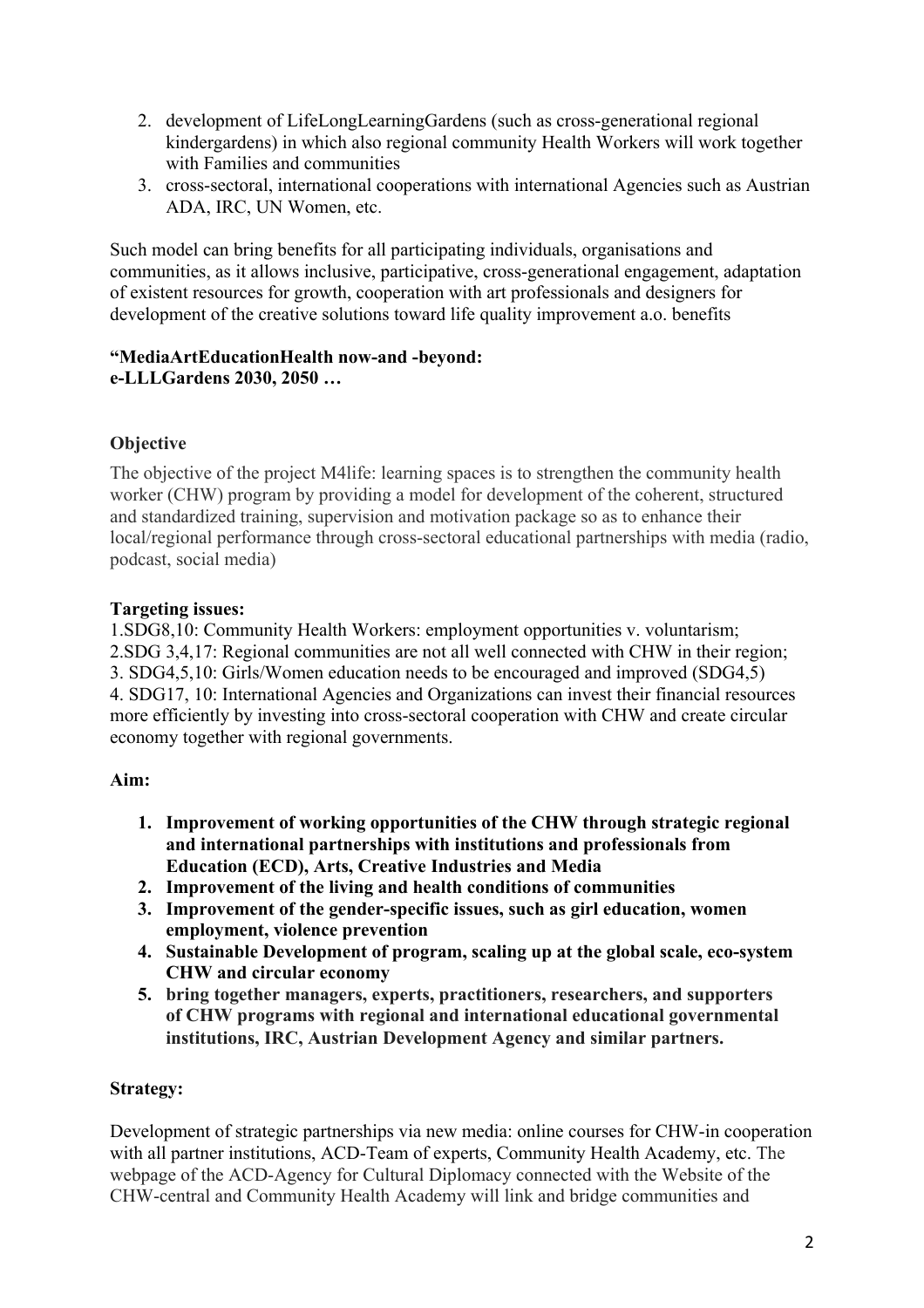partners as a virtual meeting place to share resources and experiences, to share evident examples, to create projects and to discuss and develop questions and ideas on CHW programs and policy.

**Financing**: UN funds for SDG-development; Regional Funds for Sustainable Development, donations, EU Funds for interregional development (also Cultural Diplomacy Funds-Culture in external relations), other

## **Timeline:**

- **1. Starting with Webpages- online communication, capacity building up to February 2020; all partners connected; ZOOM-meetings with all representatives, internal and regional meetings, project development**
- **2. Strategic Development for building of the LLL-Gardens/ CHW-regional Kindergardens up to Mai 2020, after consultations with all partners and financing model develoment**
- **3. Further project development**

**Financing:** circular economy, education&health, blended financing, EduCare2030-model development

## **Some examples, where we can link for the start:**

CHW podcast, Radio distance learning-to connect with ACD-team and our beneficiaries

https://www.onecommunitymw.org/index.php/media-center/blogs/23-rdlposter

https://chwcentral.org/resources/podcast-community-health-workers-aug-2/

https://wusc.ca/how-radio-programs-and-training-are-contributing-to-the-covid-19-response-inburkina-faso/

https://podcasts.google.com/feed/aHR0cHM6Ly9hbmNob3IuZm0vcy8xOTUzZjVjL3BvZGNhc3Qvc nNz

https://www.poverty-action.org/news/finding-impact-podcast-motivating-community-health-workers

# **Informations from my web-research in the regions of our beneficiary partners**

# **UGANDA**

Community health workers (CHWs) play a major role in prevention and control of diseases in many low- and middle-income countries (LMICs) [1,2,3] including Uganda [4,5,6,7,8]. Due to constraints in human resources for health, Uganda established a CHW programme in 2001 through the National Health Policy of 1999 as part of the Uganda National Minimum Health Care Package (UNMHCP). The aim of the UNMHCP was to ensure all villages in the country have the capacity to mobilise individuals and households for better health outcomes [9,10,11]. CHWs in Uganda (locally referred to as Village Health Teams (VHTs)] are volunteers selected from their communities as the first link with the health system. The roles of CHWs include community mobilisation, health promotion at household and community levels, and linking the population with health facilities including referral of patients. Where CHWs are functional, they have contributed to: raising health awareness; increased demand and utilisation of health services; and decongestion at health facilities as they treat minor childhood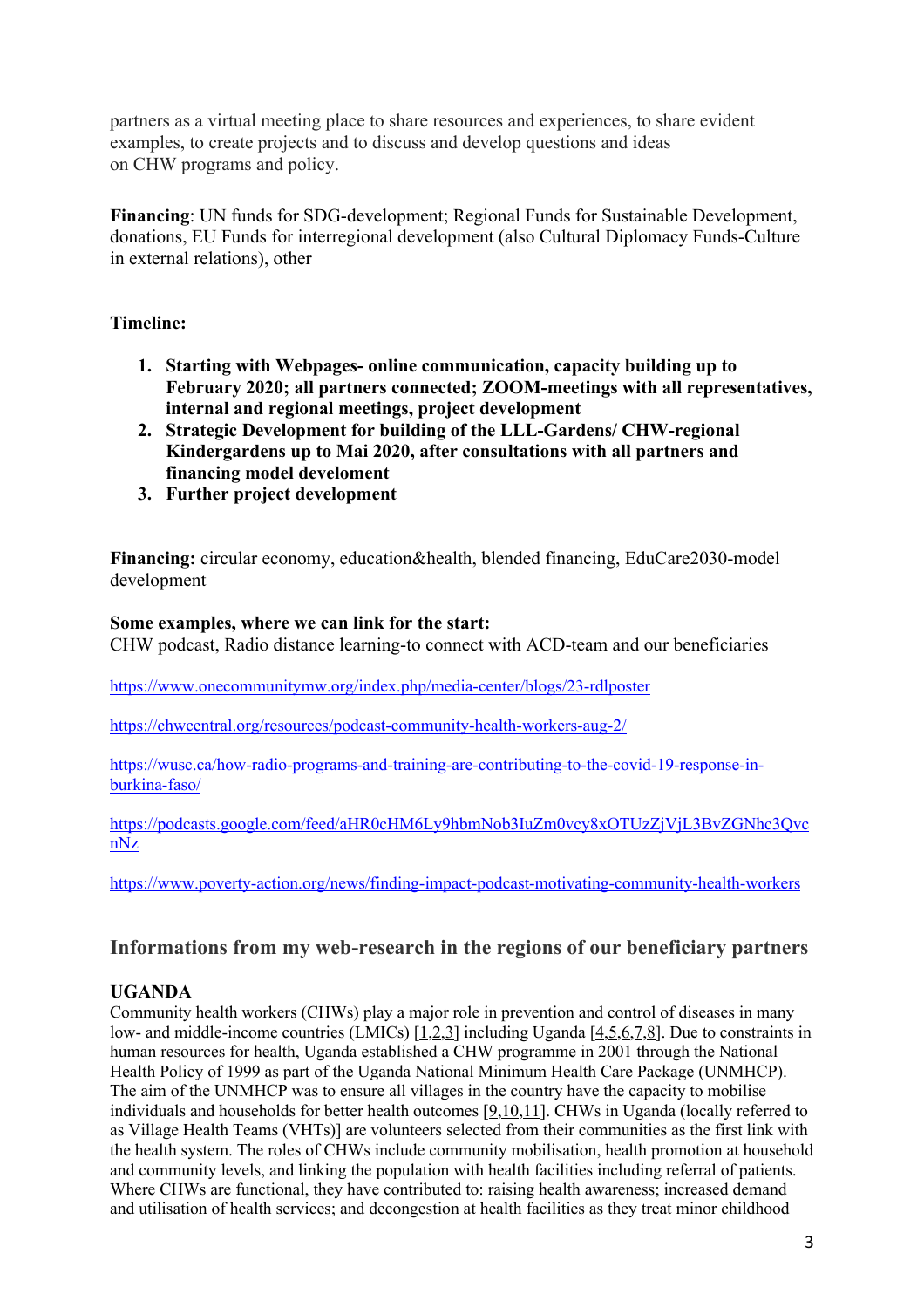illnesses of malaria, diarrhoea and pneumonia. CHWs have further helped to increase community participation in local health programmes in Uganda [12].

https://bmcresnotes.biomedcentral.com/articles/10.1186/s13104-019-4851-6

## **PEARL Uganda, by Jude Lambda**

Pearl Integrated Development Agency-Uganda (PIDA-Uganda). Pearl Integrated Development Agency (PIDA) is a registered Community Based Nonprofit Organization CBS/105/014/015 operating at the grass root level in Busia District Eastern Uganda to help single mothers, vulnerable children, orphans and girls lead a meaningful life. PIDA was founded for women by women. Our program areas cover education, health, food security & agriculture, livelihood and sanitation.

Pearl Integrated Development Agency (PIDA) was established in 2014 with 20 full time members formed in consultation with the community. The organization was formed after the women and youth realized the effects of illiteracy, climate change, HIV & AIDS, high poverty levels, high dropout rates of girls from schools which is often coupled with early marriages and unemployment, were greatly affecting their lives.

https://www.worldpulse.com/community/users/jude-lambda/posts/92231 https://www.betterplace.org/en/organisations/22969-pearl-integrated-development-agency

## **Kenya**

Kenya's Community Health Strategy aims to provide basic prevention and care services. Community Health Volunteers (CHVs) make home visits and deliver health promotion messages, treat common ailments and illnesses, and establish protocols for Community-Based Maternal and Newborn Health, among others. CHVs are supervised by Community Health Extension Workers (CHEWs) and operate within Community Health Units encompassing about 5,000 Kenyan citizens. The areas that have an active community health program have demonstrated improvements in antenatal care visits, testing and treatment for diseases like HIV and malaria, and child immunizations.

### **Background**

The Kenyan Community Health Strategy was launched in 2006 as a means of delivering basic health prevention and promotion services. A new Community Health Policy is expected to be released in 2020.

### **Implementation**

Kenya's community-based health workers are called Community Health Volunteers (CHVs). CHVs deliver services in a defined geographical area location called a Community Health Unit. These Community Health Units are composed of approximately 5,000 people (or 1,000 households) and are served by approximately 10 CHVs. CHVs are supervised by Community Health Extension Workers (CHEWs), who are government employees mandated to provide health services at the household and community levels and make referrals and linkages to health facilities. As of end of 2019, Kenya had approximately 6,000 Community Health Units out of an expected 10,000. These Community Health Units are supported by 86,000 CHVs. CHVs are supported by 1,569 Community Health Extension Workers (CHEWs).

### **Roles/responsibilities**

The main duties of CHVs are to (1) make visit homes, initiate dialogue with household members, determine the health situation, deliver key health messages, and undertake necessary actions; (2) guide the community on health improvement and disease prevention; (3) register households at frequencies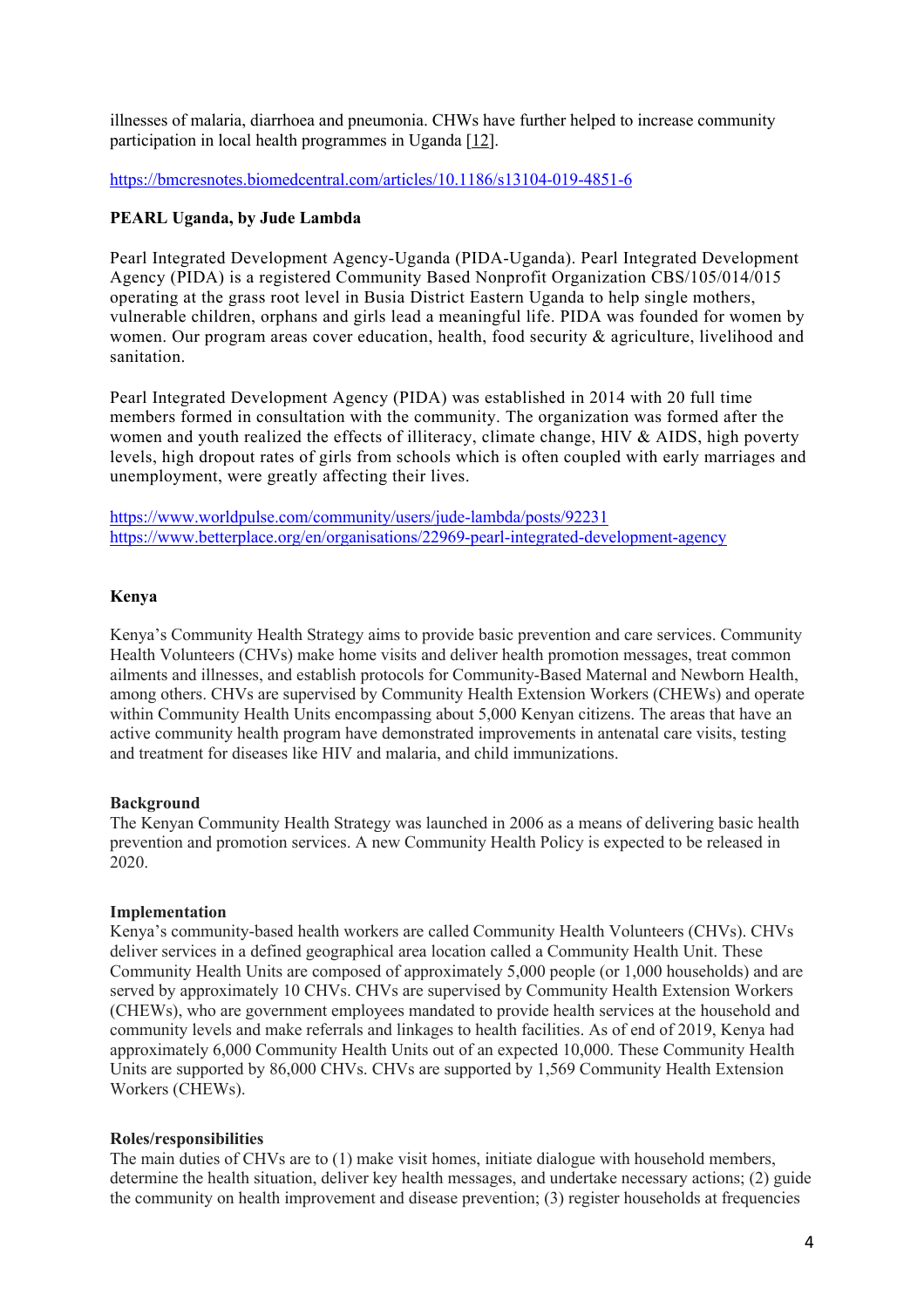stipulated in current guidelines; (4) treat common ailments and minor injuries; and (5) with support and guidance from CHEWs, implement protocols for Community-Based Maternal and Newborn Health and Integrated Community Case Management of Childhood Illness.

## **Training**

Trainings for CHVs are based on a curriculum with 13 modules. The full curriculum takes approximately three months and consists of 324 facilitator-led contact hours in a classroom setting and 160 hours of practical experience.1

## **Supervision**

Each CHV should receive supportive supervision monthly from a CHEW, at either the health facility or in the community. The supervision consists of training, review of reports, and household visits with a CHEW. CHEWs follow a checklist to ensure quality supervision.

## **Incentives and remuneration**

At the end of 2018, 14 out of 47 of Kenya's counties were paying monthly incentives to CHVs out of their own budget. The amounts varied from county to county but are in the range of US\$  $20 - 60$  a month.

## **Impact**

Kenya's community health program has led to improvements in key health indicators. Geographic areas that implement community health services have had better health indicators than those that do not. Uptake of community health services contributed significantly to improvements in antenatal care visits, deliveries by skilled birth attendants, testing for HIV during pregnancy, receipt of intermittent preventive treatment for malaria during pregnancy, exclusive breastfeeding during the first six months of life, and childhood immunization coverage.

https://chwcentral.org/kenyas-community-health-volunteer-program/

## MODEL.

https://www.savingbrainsinnovation.net/projects/0723-03/

*Innovation Summary*



Kenya's Ugunja Community Resource Center will empower community health volunteers in Western Kenya with field-tested, mobile phone software to individualize early child development care in the family home and monitor progress via the cloud based server.

The software suite will include "apps" for community health workers, for parents and for caregivers. These apps will offer practical advice, tools, educational aids as well as forms for assessing and fostering early childhood development, including: cognitive development, nutritional support, management of common illnesses, and counseling on cognitive stimulation for parents and caregivers.

The online monitoring program features a "dashboard" to help users visualize key processes, performance indicators and outcome metrics. An analytics suite will enable program managers to analyze trends in data collected.

### *Impact Summary*

- 30 community health volunteers will be trained.
- 942 households with at least one child under age 3 will be served.
- 10 parents will have improved knowledge on ECD and positive care practices.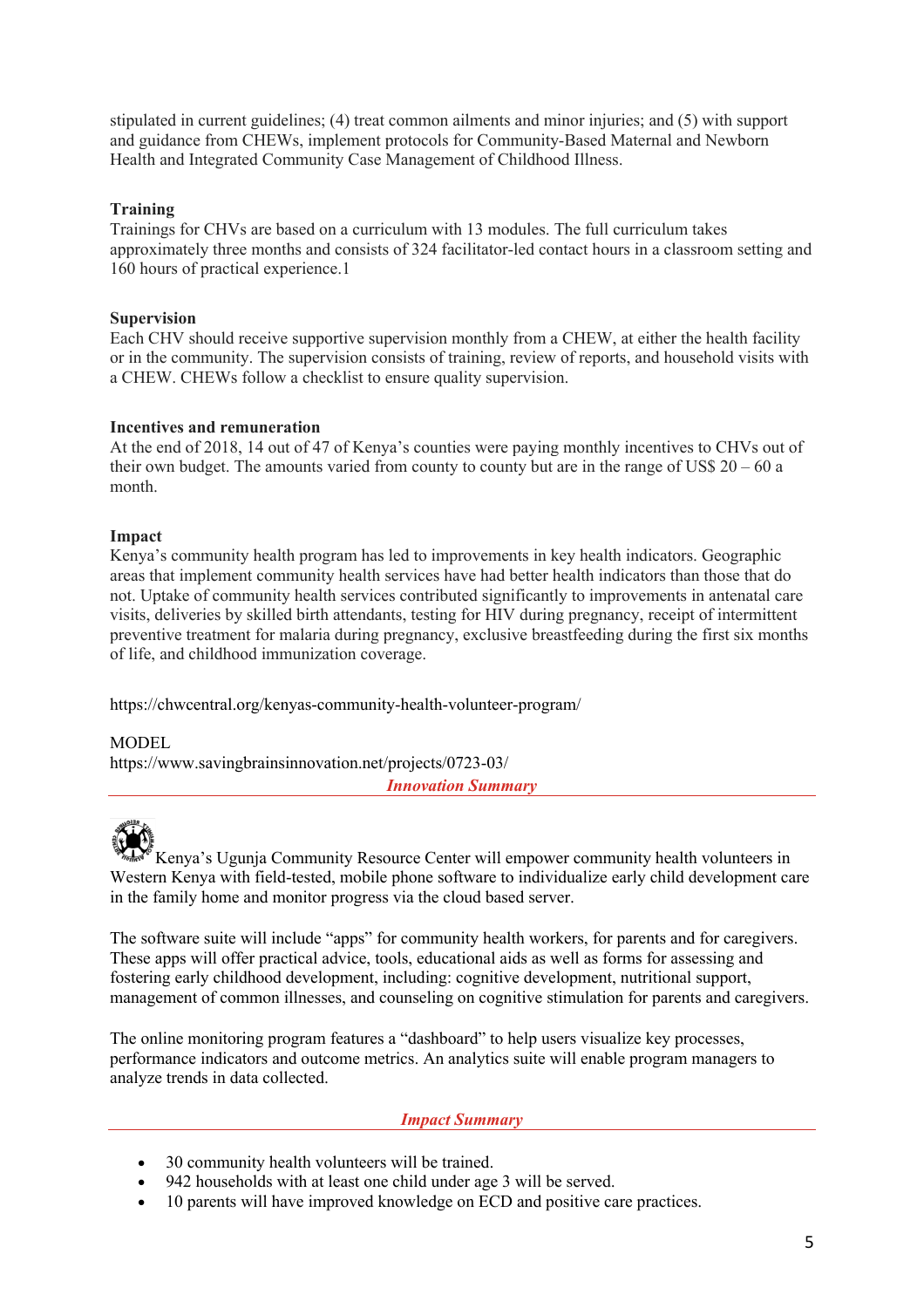#### *Innovation*

The innovation will create opportunities for community members to play a critical role in improving child outcomes. This innovation integrates into the existing community health volunteers (CHVs) within the community, who will be trained on a new Early Childhood Development (ECD) training module designed based on development science and allowing for local adaptations. Training programs for CHVs are developed in collaboration with local health practitioners along adult-learning theories. The content of the training includes basic cognitive and socio-cultural processes, and strategies to address developmental delays and the underlying causes of developmental delays, including nutrition and stimulation. The content also has components on effective communication strategies for working with parents of disadvantaged children. The newly-equipped cadre of CHVs, d with skills and tools to promote improved child development outcomes, will be integrating these skills alongside their other routine health outcome monitoring in households, which includes collecting health monitoring data.

The innovation uses Mobile Tools and support systems through CommCare. This aspect seeks to identify children that may be at-risk for delays, so that future interventions and services can be planned accordingly, including ECD modules. This innovation is a pilot, to determine cut-off points for children identified as being at risk for delay across the domains of cognitive skills, executive function, fine and gross motor skills, language and social/ emotional development. referral services to local clinics or specialists will be advised for children who are identified during CHV home visits or through developmental screenings as in need of additional support.

### *Collaboration*

## **Funders**

• Grand Challenges Canada

### **Key Partners**

- Harvard Business School and Dimagi Inc. of Cambridge MA
- University of Pennsylvania
- Kenya Methodist University School of Medicine and Health of Kenya
- St. Pauls' Methodist Hospital
- Kenya Ministry of Health (MOH)

## *Implementation*

### **Key Drivers**

Use of existing and accessible resources:

- Use of existing National Human Resource for health framework under the Ministry of Health.
- Use of an open source platform to develop the "app".

Training and equipping the existing cadre of CHVs with skills and tools to promote improved child development outcomes.

## **Challenges**

Restructuring of the CHVs workforce.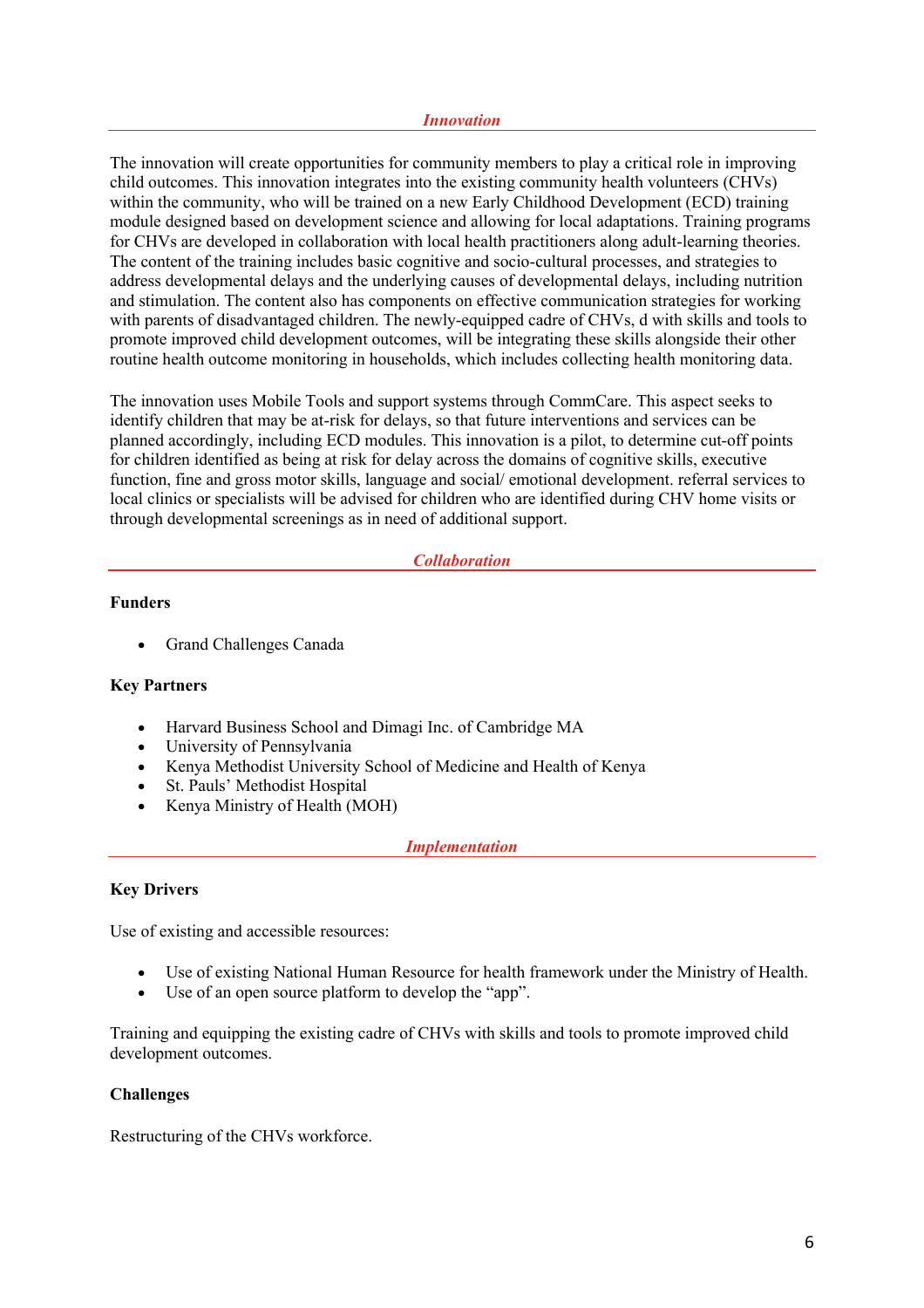## *Continuation*

The innovation has the potential to replace paper-based reporting for the ministry of health, which less accurate as a mobile or online "app". This potential is supported by the current activities of the government of Kenya, who are undertaking efforts to digitize all their systems, and the Ministry of Health in Kenya, who has devolved a system of health information to which data can be uploaded using automated systems. The project team will develop a Policy brief containing summary of results and recommendations for scale-up, directed to the Kenyan Ministry of Health and Ministry of Education, as well as wider policy audience.

## *Evaluation Methods*

The intervention will be evaluated through the following critical milestones;

- % change in children under age 3 within the project catchment area scoring below ageexpected range on ECD screening scores in one or more domains (estimated 50% at baseline to 25% at endline).
- # of children under age 3 within the project catchment area who are visited by a CHV and screened using CommCare:ECD during the project period.
- # of CHVs trained in CommCare: ECD.

## *Impact of Innovation*

- 471 households with at least one child under 3 will have access to the products and services.
- 30 CHVs will be trained and equipped with tools to support care givers on ECD.
- 3 jobs created (Deputy Project Manager and two CHV Supervisors).
- 3 innovative prototypes of service delivery models developed.
- Policy brief containing summary of results and recommendations for scale-up, directed to Kenya Ministry of Health and Ministry of Education, as well as wider policy audience.

### **Cost of Implementation**

The cost needed for this project is for development of the tools, This is one time cost, after all is done, what is left is just monitoring and support.

### *Resources*

### • Research

- o Bhutta, Z. A. et al. (2008). Interventions to address maternal, newborn, and child survival: What difference can integrated primary health care strategies make? The Lancet, 372(9642), 972—989.
- o Black, R. E., et al. (2008). Maternal and child undernutrition: Global and regional exposures and health consequences. The Lancet, 371(9608), 243—260.
- o DeRenzi, B., et al. (2011). Mobile phone tools for field-based health care workers in low-income countries. Mount Sinai Journal of Medicine: A Journal of Translational and Personalized Medicine, 78(3), 406–418.
- $\circ$  Engle, P. L., et al. (2007). Strategies to avoid the loss of developmental potential in more than 200 million children in the developing world. The Lancet, 369(9557), 229—242.
- o Fernald, L. C. H., et al. (2009). Examining early child development in low-income countries: A toolkit for the assessment of children in the first five years of life. The World Bank, Washington.
- o Jones, G., et al. (2003). How many child deaths can we prevent this year? The Lancet, 362(9377), 65—71.